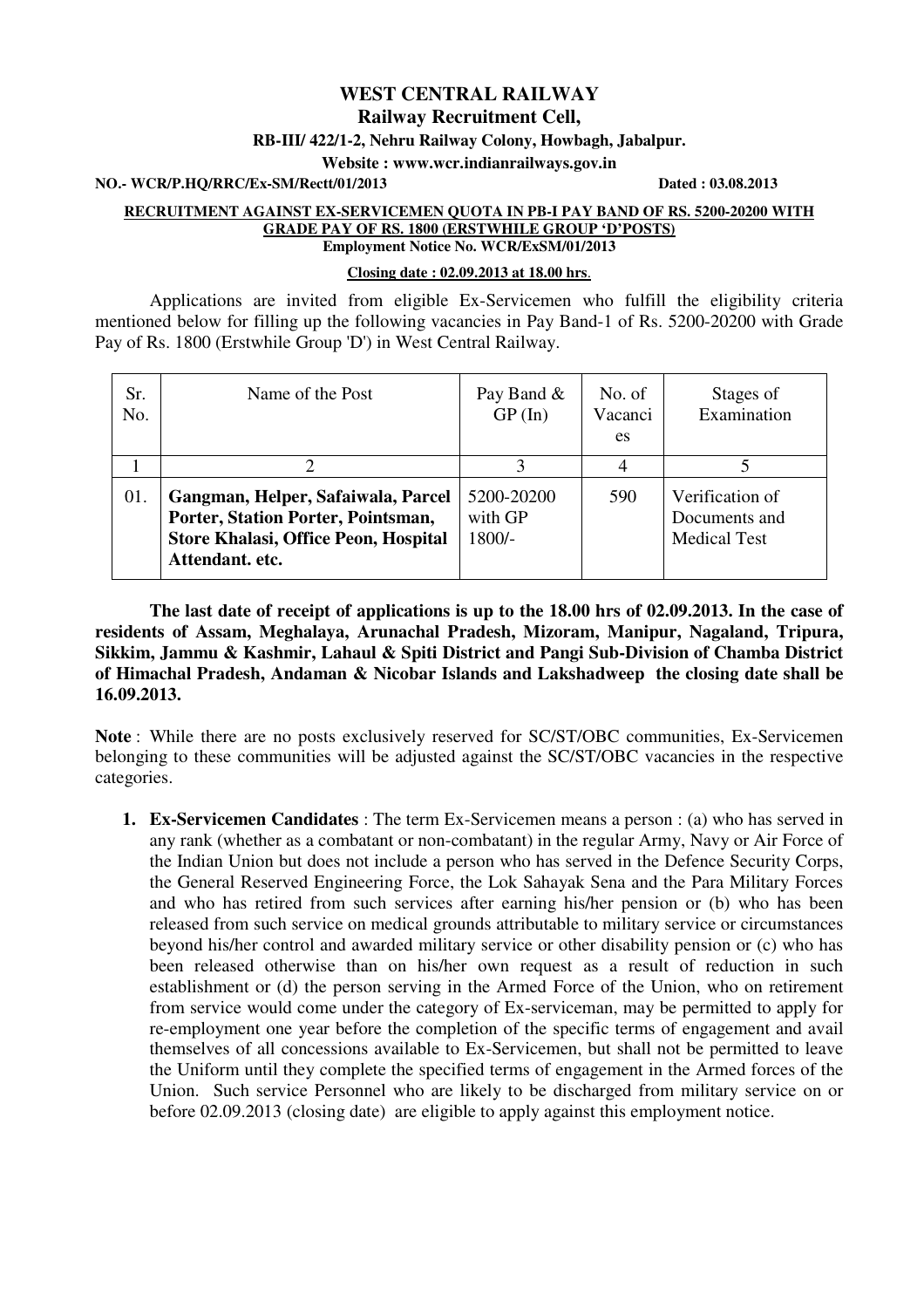# **2. Eligibility Criteria:-**

 Ex-Serviceman who have retired after putting in 15 years of service and have passed Army Class-I certificate or equivalent are eligible to apply, provided they have put in a minimum of 6 months attested service.

 Ex-servicemen who have already joined the Government Service on civil side after availing of other benefits given to them as Ex-Servicemen for further employment cannot claim Ex-Servicemen status for the purpose of this recruitment.

 Sons/Daughters/Wards of Ex-Servicemen are not eligible to apply for the post reserved for Ex-Servicemen.

#### **3. Age as on 01.06.2013:-**

| 1. For UR candidates    | : 33 years + extent of military service $+3$ years |
|-------------------------|----------------------------------------------------|
| 2. For SC/ST candidates | : 38 years + extent of military service $+3$ years |
| 3. For OBC candidates   | : 36 years + extent of military service $+3$ years |

**4. Exam Fee: -** There is no examination fee.

## **5. Selection Procedure:-**

 The names of eligible candidates will be arranged in the order of merit on the basis of total length of military service and ex-Servicemen over and above 20% of vacancies will be called for verification of original documents. After verification of document a final panel will be prepared from this list. **Allotment of post will be done on the basis of merit-cum-medical fitness-cum-choice of the candidate. Post once allotted will not be changed on any account. There will be no written examination/interview or Physical Efficiency Test.** 

#### **6. Medical Examination:-**

 The candidate selected will be subjected to medical examination as per medical classification mentioned against the post allotted as per Merit. Only those candidates who are medically fit would be offered appointment.

## **7. How to Apply:-**

 Eligible Ex-Servicemen should submit their applications in the format given below. Applications should be made on good quality A-4 size (210mm x 297mm) white paper using ONE SIDE ONLY. Applications in any other format will be rejected. The applications should be filled in by the candidates in their own handwriting either in English or in Hindi and not in any other language.

## **8. Whom to apply:-**

 The filled-in applications along with the required documents should be addressed to: "**Assistant Personnel Officer (Recruitment), Railway Recruitment Cell, West Central Railway, RB-III/ 422/1-2, Nehru Railway Colony, Howbagh, Jabalpur.".** The application should be sent by ordinary post so as to reach this office before the closing date, or should be dropped in the box provided at the Railway Recruitment Cell/Jabalpur situated at above address on or before closing date on working days during working hours**. No acknowledgement will be given for the applications sent through registered post or courier. No application will be received after the closing date and time i.e.18.00 hrs of 02.09.2013**. The envelope containing the application should be super-scribed on top –**"Employment Notice No. WCR/RRC/ExSM/Rcctt/01/2013, Recruitment in Group-D against Ex-Servicemen Quota"**. Applications received after the closing time and date will not be considered.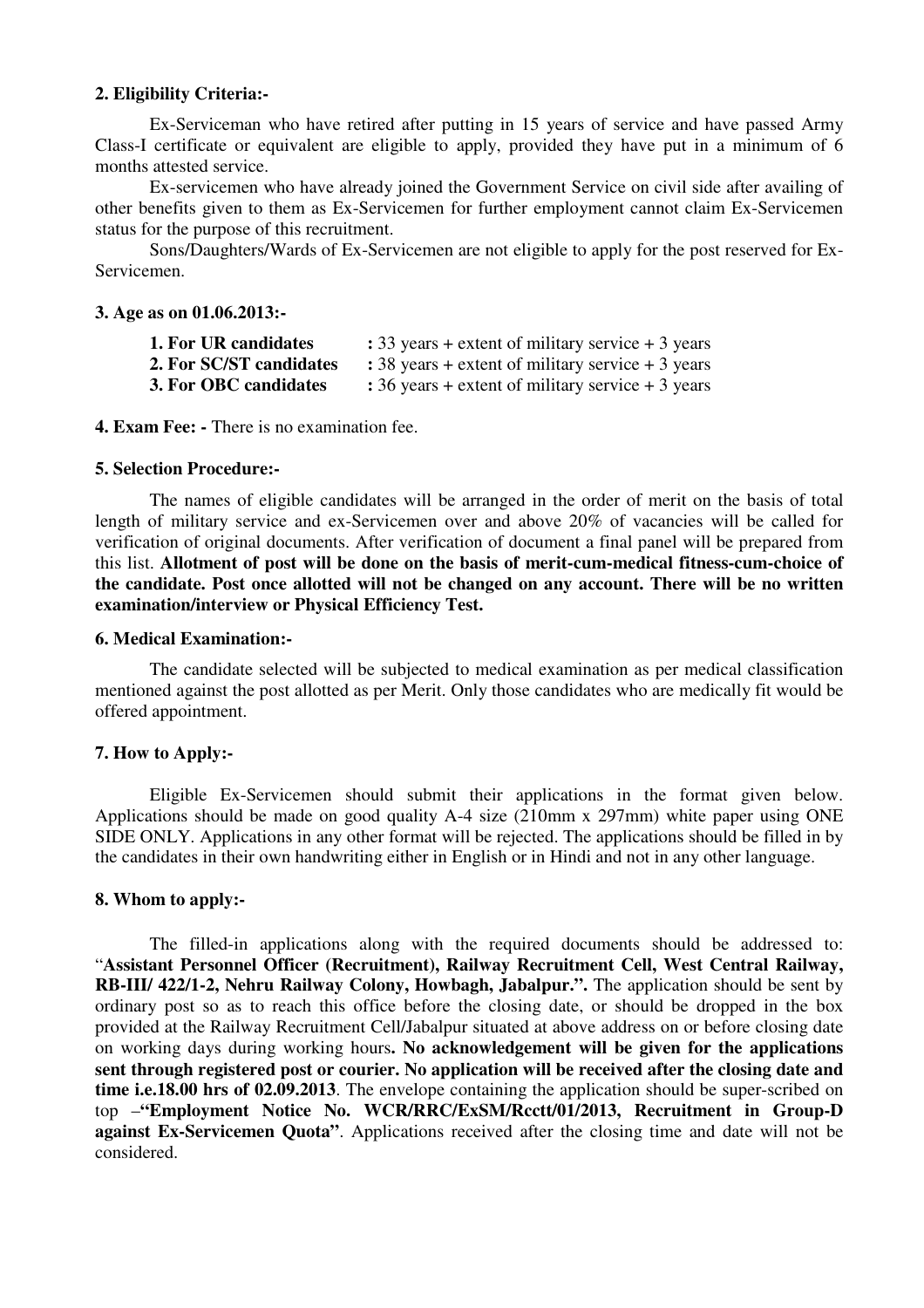# **09. ENCLOSURES:**

# **NOTE : Either self Attested or Attested by Gazetted Officer**

- (i) A Xerox copy of the Discharge Certificate/Book.
- (ii) Proof of possessing Army Class I Certificate.
- (iii) Proof of Date of Birth.
- (iv) Candidates belonging to SC/ST community should produce a community certificate in the format given in Annexure- 'A' of this notification. Candidates belonging to OBC community should also produce a community certificate in the format given in Annexure-'B' to this notification. In addition, they should also submit a declaration given in Annexure-'C'
- (v) One passport size photograph (not older than 3 months) without wearing cap & goggles/coloured glasses has to be pasted in the application format.

# **10. General Instructions:-**

- i. Vacancies shown are provisional and are liable to be increased or decreased.
- ii. Selected candidates are liable to be posted anywhere in West Central Railway.
- iii. Before applying for the post, candidate should ensure that he fulfils the eligibility criteria.
- iv. Some of the notified posts require hard manual labour & night patrolling in all seasons. Therefore, candidates are advised to get themselves acquainted with the nature of job before applying. Any request for change in the allotted post later on will not be entertained.
- v. Applications of candidates not fulfilling the requisite criteria are liable to be rejected at any stage of recruitment and if appointed erroneously, their services are liable to be terminated.
- vi. Railway Administration can cancel, modify entire recruitment process or any part of it, as deemed fit, without assigning to any reasons thereof.

## **11. Jurisdiction of Legal Dispute:-**

For any legal dispute, the jurisdiction will be at Central Administrative Tribunal, Jabalpur, only.

## **12. In case of any difference, English version of the employment notice will be treated as valid.**

# **13. Railway Recruitment Cell's Decision final:-**

The decision of RRC/WCR in all matters relating to eligibility, acceptance or rejection of the applications, issue of free rail passes, penalty for false information, mode of selection, allotment of post/places to selected candidates, and no enquiry or correspondence will be entertained in this connection.

# **14. Warning:-**

Candidates who submit forge documents/certificates for securing eligibility and/or obtaining privilege, shall be liable not only for rejection of his/her candidature for the particular recruitment for which he/she has applied, but shall be debarred from any such future recruitment conducted by any Zonal Railway/RRC/RRB all over the country for whole life.

> **Chairman RRC West Central Railway Jabalpur**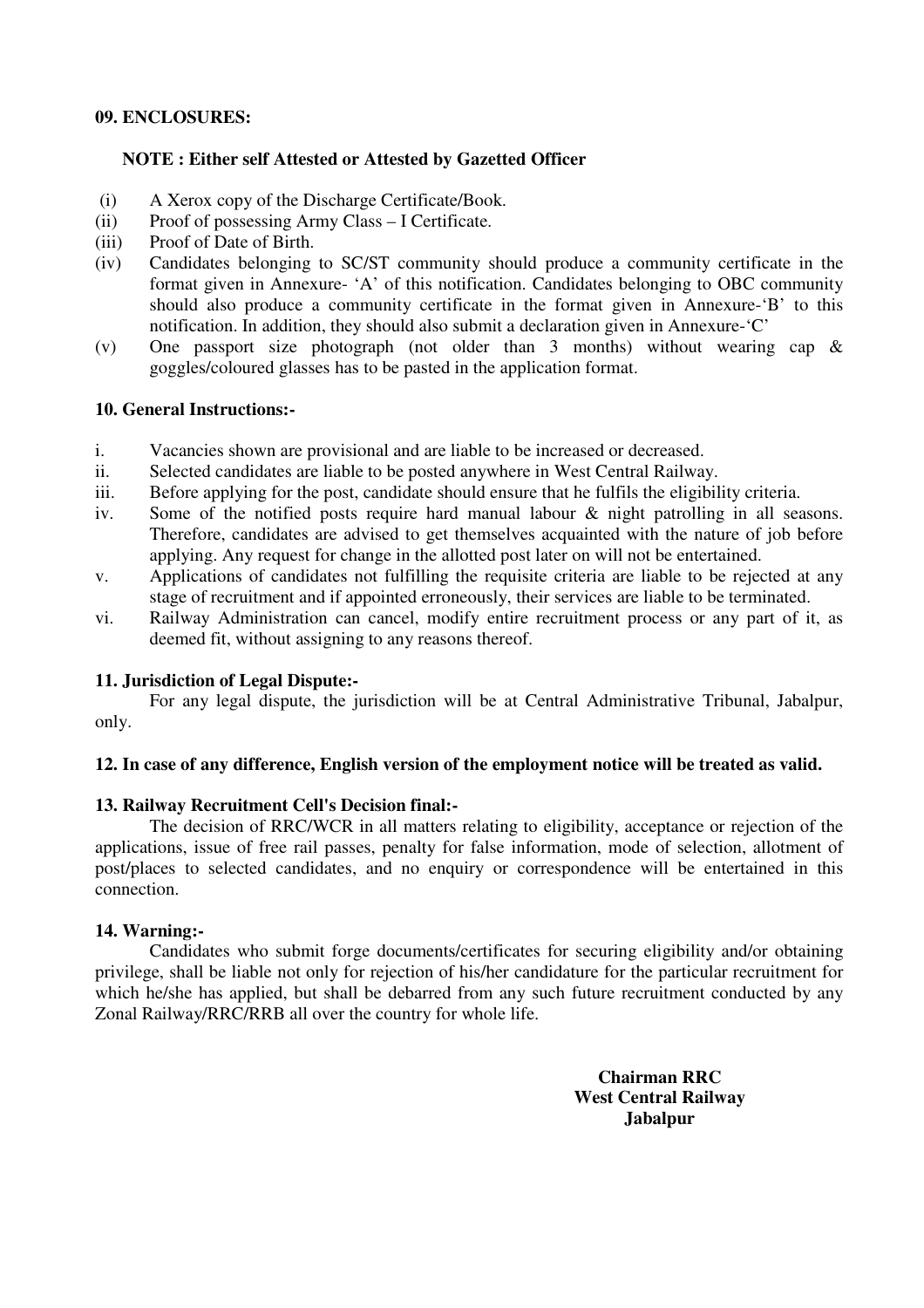#### **APPLICATION FOR RECRUITMENT AGAINST EX-SERVICEMEN QUOTA IN PB-I PAY BAND OF RS. 5200-20200 WITH GRADE PAY OF RS. 1800 (ERSTWHILE GROUP 'D' POSTS) UNDER EN. No. 01/2013 (Employment Notification No. WCR/ExSM/01/2013)**

**Please fill-up the application in CAPITAL LETTERS in OWN HANDWRITING with Black/Blue dot pen**

| 1. Name of the Candidate:<br>(In Block Capital Letters) |                                                                                                                                      |                        |                               |                                                                                                 |                                                                                                                                                                                                                                                                 | Affix recent<br>passport size<br>photograph & |
|---------------------------------------------------------|--------------------------------------------------------------------------------------------------------------------------------------|------------------------|-------------------------------|-------------------------------------------------------------------------------------------------|-----------------------------------------------------------------------------------------------------------------------------------------------------------------------------------------------------------------------------------------------------------------|-----------------------------------------------|
|                                                         | 2. Personal number                                                                                                                   |                        |                               |                                                                                                 |                                                                                                                                                                                                                                                                 | sign below.                                   |
| $3.$ Service :-                                         | (i.e. Army, Navy, Airforce,                                                                                                          |                        |                               |                                                                                                 | $etc:-)$                                                                                                                                                                                                                                                        |                                               |
|                                                         | 4. Father's Name :-<br>(In Block Capital Letters)                                                                                    |                        |                               |                                                                                                 |                                                                                                                                                                                                                                                                 |                                               |
|                                                         | 5. Community:-<br>[Tick $(\sqrt{})$ appropriate box]                                                                                 | <b>SC</b><br><b>UR</b> | <b>ST</b><br><b>OBC</b>       |                                                                                                 |                                                                                                                                                                                                                                                                 |                                               |
|                                                         | 6. Date of Birth :-<br>(DD/MM/YYYY)<br>7. Date of Enrolment :-<br>(DD/MM/YYYY)<br>8. Date of Retirement/<br>Discharge (DD/MM/YYYY):- |                        |                               |                                                                                                 |                                                                                                                                                                                                                                                                 |                                               |
|                                                         | 9. Total length of military<br>service (Year/Months/Days):-<br>10. Reasons for release/discharge: _                                  |                        |                               |                                                                                                 |                                                                                                                                                                                                                                                                 |                                               |
|                                                         |                                                                                                                                      |                        |                               |                                                                                                 |                                                                                                                                                                                                                                                                 |                                               |
|                                                         |                                                                                                                                      |                        |                               |                                                                                                 |                                                                                                                                                                                                                                                                 |                                               |
|                                                         | 14. Qualification:                                                                                                                   |                        |                               |                                                                                                 |                                                                                                                                                                                                                                                                 |                                               |
|                                                         | <b>Course</b>                                                                                                                        |                        | <b>Year of passing</b>        | <b>Institution</b>                                                                              | <b>Civil Equivalent</b>                                                                                                                                                                                                                                         |                                               |
|                                                         | Civil (educational)                                                                                                                  |                        |                               |                                                                                                 |                                                                                                                                                                                                                                                                 |                                               |
|                                                         | Military (educational)                                                                                                               |                        |                               |                                                                                                 |                                                                                                                                                                                                                                                                 |                                               |
|                                                         | Military (professional/Technical)                                                                                                    |                        |                               |                                                                                                 |                                                                                                                                                                                                                                                                 |                                               |
|                                                         | 15. Zila Sainik Board/Employment Exchange (Registration No.): _____________                                                          |                        | DECLARATION BY THE CANDIDATE. |                                                                                                 |                                                                                                                                                                                                                                                                 |                                               |
|                                                         | rejected summarily and I am also liable for criminal action. I will abide by instructions given in the notification.                 |                        |                               | (Please write the following paragraph in the space given below in your own running handwriting) | I hereby declare that all the particulars given above by me are true complete and correct to the best of my knowledge and<br>belief. I am aware that in the event of any information furnished by me found false/incorrect at any stage, my candidature will be |                                               |
|                                                         |                                                                                                                                      |                        |                               |                                                                                                 |                                                                                                                                                                                                                                                                 |                                               |
|                                                         |                                                                                                                                      |                        |                               |                                                                                                 |                                                                                                                                                                                                                                                                 |                                               |
|                                                         |                                                                                                                                      |                        |                               |                                                                                                 |                                                                                                                                                                                                                                                                 |                                               |
|                                                         |                                                                                                                                      |                        | <b>Left Thumb Impression</b>  |                                                                                                 |                                                                                                                                                                                                                                                                 |                                               |
|                                                         |                                                                                                                                      |                        |                               |                                                                                                 | Signature of the candidate                                                                                                                                                                                                                                      |                                               |
|                                                         | Date<br><b>Place </b>                                                                                                                |                        |                               |                                                                                                 |                                                                                                                                                                                                                                                                 |                                               |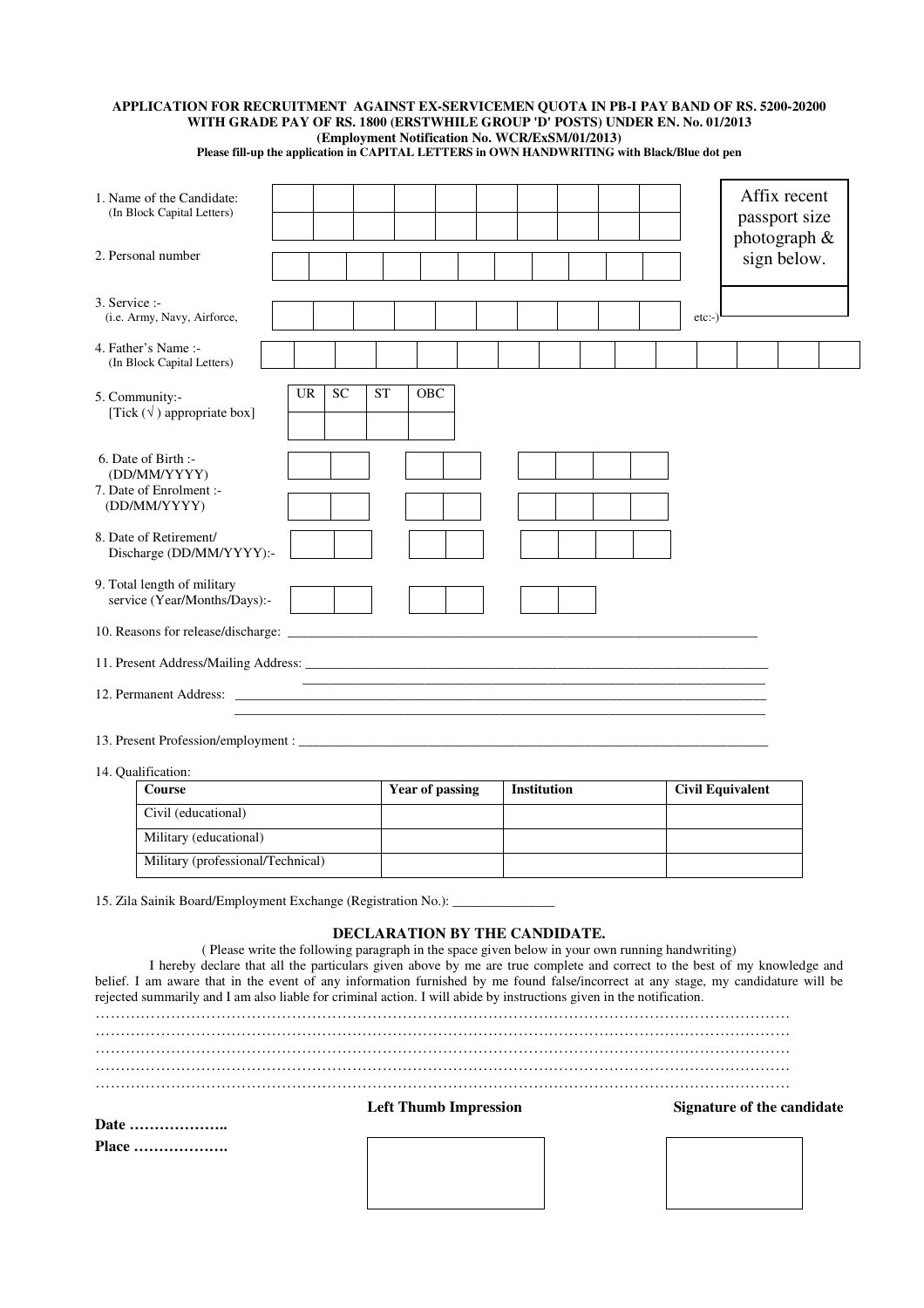#### *Annexure – A*

The candidates are required to obtain caste certificates in the proper proforma from the appropriate authority and produce the original certificate at the time of verification, failing which he/she may be disqualified. This is strictly required vide Chapter 13 of the Brochure (Published by Govt. of India, Ministry of Personnel, Public Grievances & Pensions Department of Personnel Training, New Delhi). As large number of candidates are producing certificates issued by authority different from the appropriate authority, they are advised to strictly comply with the instructions.

#### **(FORM OF CASTE CERTIFICATE FOR SC/ST CANDIDATES APPLYING FOR APPOINTMENT TO POSTS UNDER THE GOVERNMENT OF INDIA)**

This is to certify that Shri/Smt./Kum\*  $\qquad \qquad$  Son/Daughter\* of  $\qquad \qquad$  Of

village/town\*\_\_\_\_\_\_\_\_\_\_\_\_\_\_\_\_\_\_\_\_\_\_\_\_\_\_\_\_\_\_ Of State/Union Territory\* \_\_\_\_\_\_\_\_\_\_\_\_ belongs to the \_\_\_\_\_\_\_\_\_\_\_\_\_\_\_\_\_\_\_\_\_\_\_\_\_\_\_\_\_\_\_\_\_\_\_\_\_\_\_\_Caste/Tribe\* which is recognized as a Scheduled Caste/Scheduled

Tribe\* under:

. The Constitution (Scheduled Caste) order, 1950. The Constitution (Scheduled Tribes) order, 1950

. The Constitution (Scheduled Caste) (Union Territories) order, 1951

. The Constitution (Scheduled Tribes) ( Union Territories) order, 1951( as amended by the Scheduled Caste and

Scheduled Tribes Lists Modification), Order, 1956 the Bombay Reorganisation Act

1960, the Punjab Reorganisation Act, 1966, the State of Himachal Pradesh Act, 1970, the North Eastern Areas Reorganisation

Act, 1971, and the Scheduled Tribes Order (Amendment) Act, 1976.

. The Constitution (Jammu and Kashmir ) Scheduled Caste Order, 1956.

. The constitution (Jammu and Kashmir) Scheduled Tribe Order 1956

. The Constitution (Andaman and Nicobar Islands) Scheduled Tribes Order, 1959.

. The Constitution (Dadra and Nagar Haveli)Scheduled Castes Order, 1962

. The Constitution (Dadra and Nagar Haveli)Scheduled Tribes Order, 1962

. The Constitution (Pondicherry) Scheduled Castes Order, 1964

. The Constitution Scheoduled Tribes (Utttar Pradesh) order, 1967

. The Constitution (Goa, Daman and Diu) Scheduled Castes Order, 1968

. The Constitution (Goa, Daman and Diu) Scheduled Tribes Order, 1968

. The Constitution (Nagaland) Scheduled Tribes Order, 1970

. The Constitution (Sikkim) Scheduled Caste Order, 1978

. The Constitution (Sikkim) Scheduled Tribes Order, 1978

**2. Application in the case of Scheduled Caste/Scheduled Tribes Persons who have migrated from One State/Union Territory.** 

Certificates is issued on the basis of Scheduled Castes/Scheduled Tribes Certificates issued to that Shri/Smt. .................... Father/Mother of Shri/Smt./Kum. ................................. in District/Division......................... of State/Union Territory who belongs to .......................... Caste/Tribe which is recognized a Scheduled Caste/Scheduled Tribe in State/Union Territory ......................... issued by the ........................ (Name of prescribed authority vide their No. ................ dated ..................

**3.** Shri/Shrimati/Kumari\* and/or his/her\* family, reside(s) in village town\* of\*\_\_\_\_\_\_\_\_\_\_\_\_\_\_\_\_\_\_\_\_\_\_\_\_District/Division\* of the State/Union Territory\* of \_

> Signature\_\_\_\_\_\_\_\_\_\_\_\_\_\_\_\_\_\_\_ \*\*Designation\_\_\_\_\_\_\_\_\_\_\_\_\_\_\_\_\_ (with seal of Office) State/Union Teritory\*\*

Place

Date

\*Please delete the words which are not applicable.

Note : The term "ordinarily reside(s) \*\* used here will have the same meaning as in Section 20 of the Representation of the People Act, 1950.

\*\*Officers competent to issue Caste/Tribe certificates:

\*\* District Magistrate/Additional District Magistrate/ Collector/Deputy Commissioner/ Additional Deputy Commissioner/ Deputy Collector/1st Class Stipendiary Magistrate /City Magistrate / Sub- Divisional Magistrate / Taluka Magistrate / Executive Magistrate/Extra Assistant Commissioner(not below the rank of 1st Class Stipendiary Magistrate) Chief Presidency Magistrate / Additional Chief Presidency Magistrate/ Presidency Magistrate/ Revenue Officers not below the rank of Tahsildar / Sub- Divisional Officer of the area where the candidate and/ or his/ her family reside(s).

Note : ST Candidates belonging to Tamilnadu State should submit caste certificate ONLY from the REVENUE DIVISIONAL OFFICER.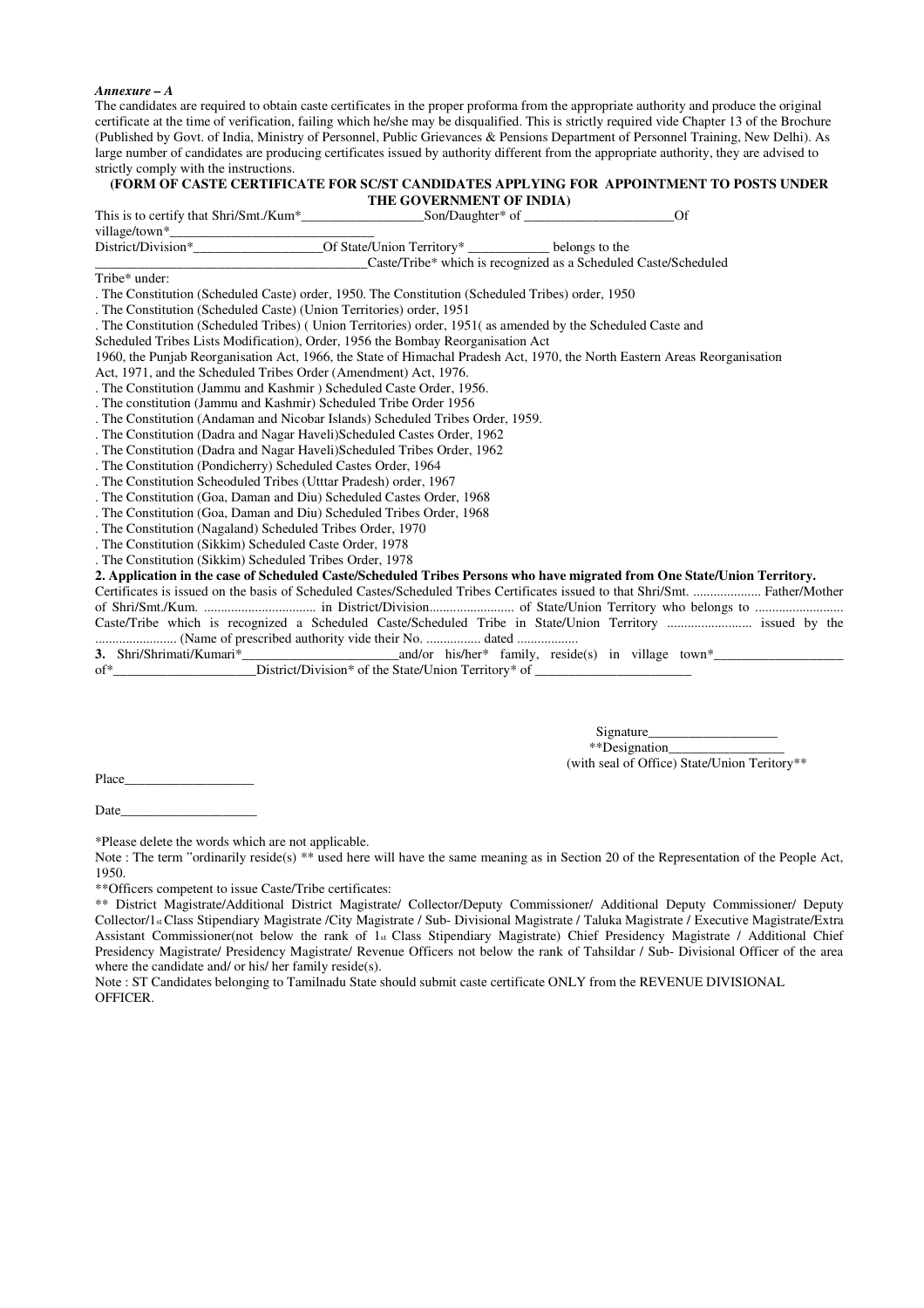*Annexure B* 

## **FORM OF CERTIFICATE FOR OTHER BACKWARD CLASS CANDIDATES**

|            |             |  |  | This is to certify that __________________ son/daughter of ______________________                                                                                                                                                                                                                                                                                     |  |                 | of |
|------------|-------------|--|--|-----------------------------------------------------------------------------------------------------------------------------------------------------------------------------------------------------------------------------------------------------------------------------------------------------------------------------------------------------------------------|--|-----------------|----|
|            |             |  |  | village state belongs to district/division in in state belongs to                                                                                                                                                                                                                                                                                                     |  |                 |    |
|            |             |  |  |                                                                                                                                                                                                                                                                                                                                                                       |  |                 |    |
|            |             |  |  | 1) Resolution No.12011/68/93-BCCc dated 10th September 1993, published in the Gazette of India -                                                                                                                                                                                                                                                                      |  |                 |    |
|            |             |  |  | Extraordinary - part 1, Section 1, No.186 dated 13th September 1993.                                                                                                                                                                                                                                                                                                  |  |                 |    |
|            |             |  |  | 2) Resolution No.12011/9/94-BCC dated 19th October 1994, published in the Gazette of India -                                                                                                                                                                                                                                                                          |  |                 |    |
|            |             |  |  | Extraordinary - part 1, Section 1, No.163, dated 20th October 1994.                                                                                                                                                                                                                                                                                                   |  |                 |    |
|            |             |  |  | 3) Resolution No.12011/7/95-BCC, dated 24th May, 1995, published in Gazette of India -<br>part 1, Section 1, No.88, dated 25th May 1995.                                                                                                                                                                                                                              |  | Extraordinary - |    |
|            |             |  |  | 4) Resolution No.12011/44/96-BCC, dated 6th December 1996, published in Gazette of India -                                                                                                                                                                                                                                                                            |  |                 |    |
|            |             |  |  | Extraordinary - part 1, Section 1, No.210, dated 11th December 1996.                                                                                                                                                                                                                                                                                                  |  |                 |    |
| July 1997. |             |  |  | 5) Resolution No.12011/68/93-BCC, published in Gazette of India - Extraordinary - No.129, dated the 8th                                                                                                                                                                                                                                                               |  |                 |    |
| Sept 1997. |             |  |  | 6) Resolution No.12011/12/96-BCC, published in Gazette of India - Extraordinary - No.164, dated the 1st                                                                                                                                                                                                                                                               |  |                 |    |
| Dec 1997.  |             |  |  | 7) Resolution No.12011/99/94-BCC, published in Gazette of India - Extraordinary - No.236, dated the 11th                                                                                                                                                                                                                                                              |  |                 |    |
| Dec 1997.  |             |  |  | 8) Resolution No.12011/13/97-BCC, published in Gazette of India - Extraordinary - No.239, dated the 3rd                                                                                                                                                                                                                                                               |  |                 |    |
|            | Aug 1998.   |  |  | 9) Resolution No.12011/12/96-BCC, published in Gazette of India - Extraordinary - No.166, dated the 3rd                                                                                                                                                                                                                                                               |  |                 |    |
|            | Aug 1998.   |  |  | 10) Resolution No.12011/68/93-BCC, published in Gazette of India - Extraordinary - No.171, dated the 6th                                                                                                                                                                                                                                                              |  |                 |    |
|            | Oct 1999.   |  |  | 11) Resolution No.12011/68/98-BCC, published in Gazette of India - Extraordinary - No.241, dated the 27th                                                                                                                                                                                                                                                             |  |                 |    |
|            | Dec 1999.   |  |  | 12) Resolution No.12011/88/98-BCC, published in Gazette of India - Extraordinary - No.270, dated the 6th                                                                                                                                                                                                                                                              |  |                 |    |
|            | April 2000. |  |  | 13) Resolution No.12011/36/99-BCC, published in Gazette of India - Extraordinary - No.71, dated the 4th                                                                                                                                                                                                                                                               |  |                 |    |
| Shri       |             |  |  | and/or his family ordinarily reside(s) in the District District<br>(Creamy Layer) mentioned in column 3 of the Schedule to the Government of India, Department of Personnel & Training<br>OM NO.36012/22/93 - Estt (SCT), dated 8.9.1993 and modified vide Government of India, Department of Personnel and<br>Training O.M. 36033/32004-Estt.(Res) dated 09.03.2004. |  |                 |    |

#### **Dated: District Magistrate/ Dy.Commissioner etc.**

Seal

**Note :** The term 'ordinarily' used here will have the same meaning as in section 20 of the Representation of Peoples Act., 1950.